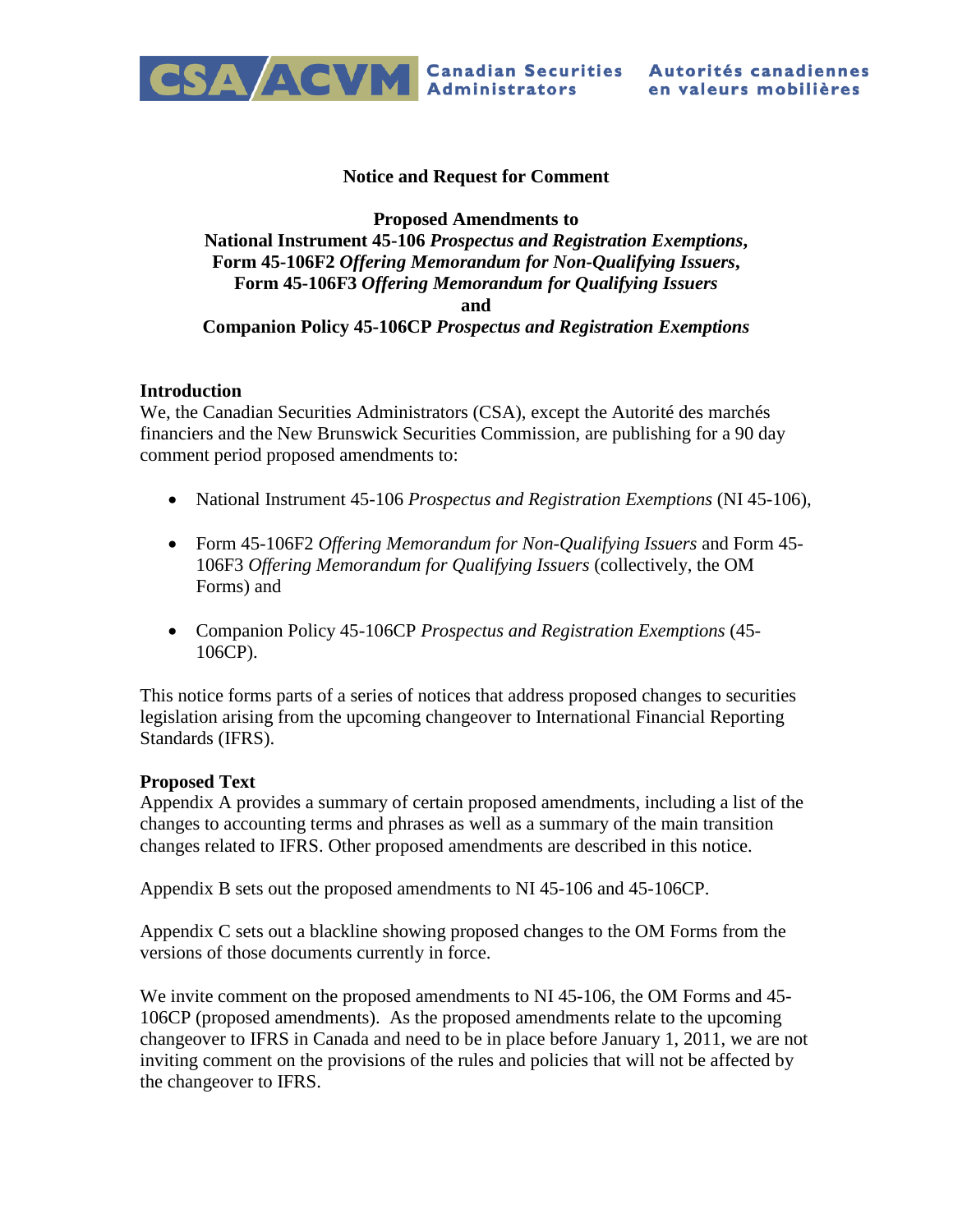#### **Background**

NI 45-106 provides certain exemptions from the prospectus and registration requirements of Canadian securities legislation. NI 45-106 and the OM Forms refer to and rely on references to Canadian generally accepted accounting principles (GAAP), which are established by the Canadian Accounting Standards Board (AcSB) and published in the CICA (Canadian Institute of Chartered Accountants) Handbook. Following a period of public consultation, the AcSB adopted a strategic plan to move financial reporting for Canadian publicly accountable enterprises to IFRS as issued by the International Accounting Standards Board (IASB). For financial years beginning on or after January 1, 2011, Canadian GAAP for publicly accountable enterprises will be IFRS incorporated into the CICA Handbook.

#### **Substance and Purpose of the Proposed Amendments**

The purpose of these changes is to accommodate the transition to IFRS. We are proposing to update the accounting terms and references in NI 45-106, the OM Forms and 45-106CP to reflect the fact that, for financial years beginning on or after January 1, 2011, Canadian GAAP for publicly accountable enterprises will be IFRS incorporated into the CICA Handbook.

#### **Summary of the Proposed Amendments**

The proposed amendments are a result of amendments to National Instrument 52-107 *Acceptable Accounting Principles, Auditing Standards and Reporting Currency* (to be renamed *Acceptable Accounting Principles and Auditing Standards*) (NI 52-107) proposed to require domestic issuers to comply with IFRS. NI 52-107 sets out the accounting principles and auditing standards that apply to financial statements filed in a jurisdiction. We have also proposed amendments similar to those being proposed to National Instrument 51-102 *Continuous Disclosure Obligations* (NI 51-102) and National Instrument 41-101 *General Prospectus Requirements* (NI 41-101) to maintain the harmony between the general prospectus requirements, the prospectus and registration exemptions and the continuous disclosure and short form prospectus disclosure regimes. We refer you to our notice and request for comment on the proposed amendments to NI 51-102 and the notice and request for comment on the proposed amendments to NI 41- 101. Where appropriate, we have also included a number of amendments that result from changes to other CSA rules because of the changeover to IFRS.

As we discuss below, the proposed amendments primarily relate to changes to accounting terms used in the OM Forms. In addition to the changes that we propose to the OM Forms, we propose to add a definition of "financial statements" to NI 45-106 to clarify that financial statements include interim financial reports.

The proposed amendments we are publishing for comment will:

- Replace Canadian GAAP terms and phrases with IFRS terms and phrases.
- Change disclosure requirements in instances where IFRS contemplates different financial statements than existing Canadian GAAP.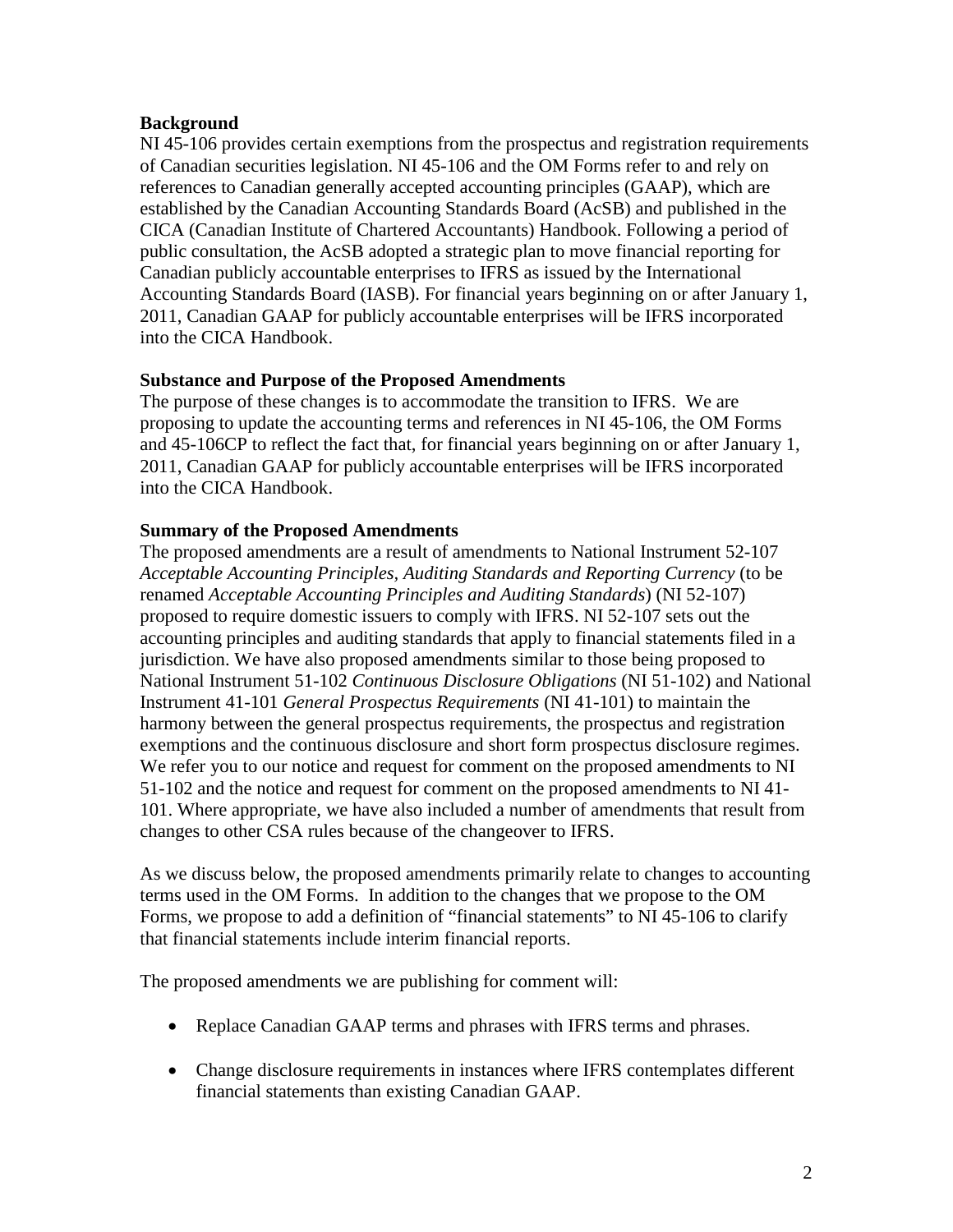- Provide a 30 day extension to the deadline for reporting issuers to include in an offering memorandum the first interim financial report in the year of adopting IFRS in respect of an interim period beginning on or after January 1, 2011.
- Clarify an existing provision or amend or delete it where part or all of the provision is no longer accurate or appropriate.

#### *Accounting Terms and Phrases*

The proposed amendments include new terms and phrases that are consistent with those used in IFRS and replace terms and phrases used in existing Canadian GAAP.

The proposed amendments do not reflect the impact of exposure drafts or discussion papers from the IASB prior to their adoption into IFRS. The proposed definition of IFRS in National Instrument 14-101 *Definitions* (NI 14-101) would take into account amendments made from time to time.

The proposed amendments are not intended to substantively alter securities law requirements. For example, we are proposing to replace the existing Canadian GAAP term "results of operations" with the corresponding IFRS term "financial performance". This is intended to be a change in terminology only.

The proposed amendments also incorporate a number of new or revised definitions from NI 51-102. For example, we have incorporated a definition of "forward-looking information". Currently, definitions of "forward-looking information" are found in the securities acts of the various provinces and territories. As all of the acts may not be amended prior to January 1, 2011 to reflect the changeover to IFRS, we have defined forward-looking information in a manner consistent with IFRS.

A detailed list of the changes to accounting terms and phrases is set out in Appendix A to this notice.

#### *Changes to Financial Statement Requirements in Form 45-106F2*

*1. Reconciliations and transition opening statement of financial position required by IFRS 1 – First-time adoption of International Financial Reporting Standards* IFRS 1 requires the preparation of an opening IFRS statement of financial position at the date of transition to IFRS along with various reconciliations relating to the date of transition. We are requiring the opening IFRS statement of financial position to be presented in an issuer's first IFRS interim financial report and first IFRS financial statements. We believe this disclosure is necessary to explain how the transition from previous GAAP to IFRS has affected an issuer's reported financial position, financial performance and cash flows.

This disclosure may not be included in interim financial reports for the second and third quarters. However, an issuer may file an offering memorandum at a time when the second or third quarter interim financial report is required to be included in the offering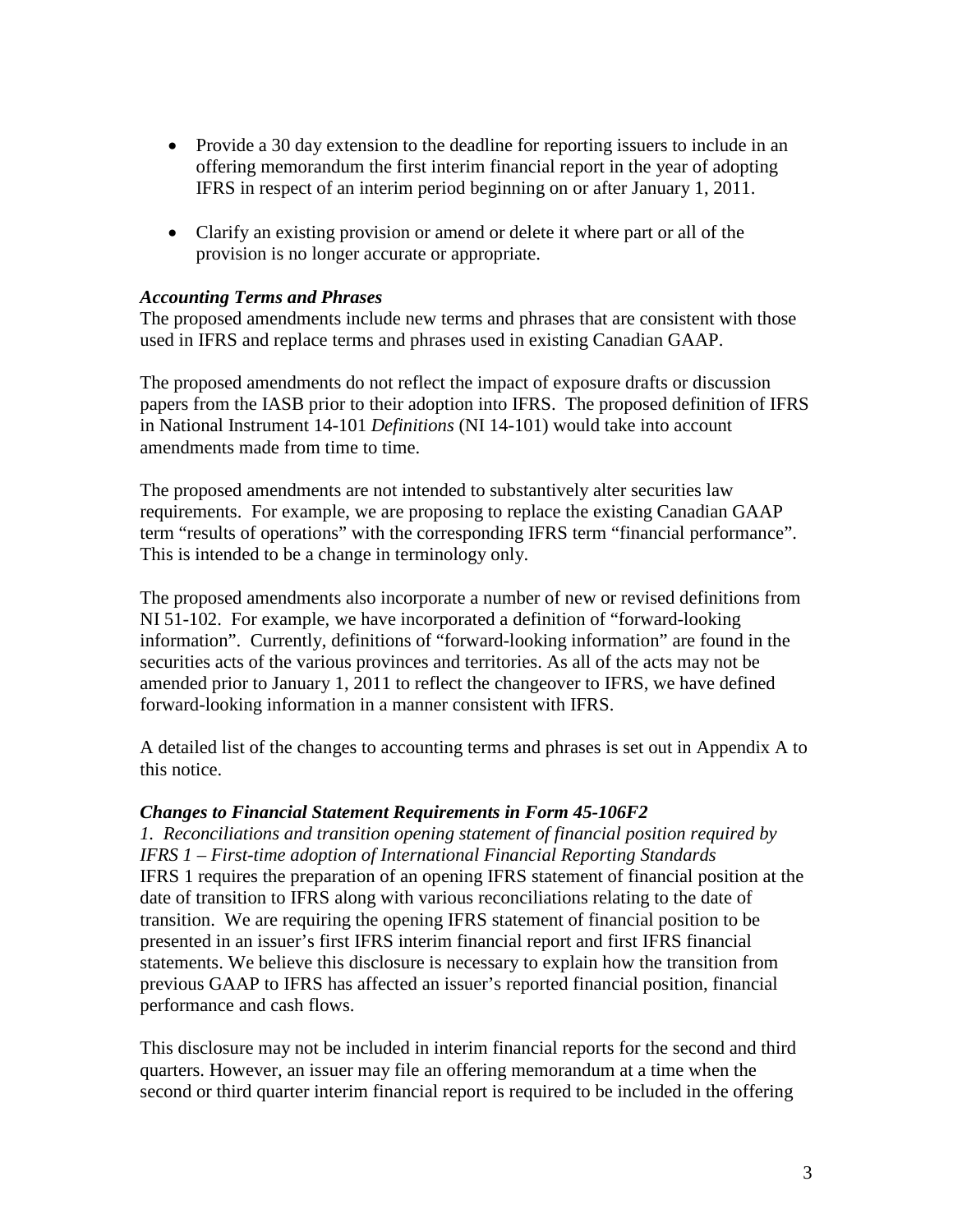memorandum. To obtain consistent disclosure in all offering memoranda in the year of adopting IFRS, we have added a disclosure requirement to include these reconciliations and the date of transition opening statement of financial position in an issuer's offering memorandum.

## *2. Opening Statement of Financial Position*

When an issuer applies an accounting policy retrospectively, makes a retrospective restatement of items in its financial statements or reclassifies items in its financial statements, IAS 1 *Presentation of Financial Statement* requires the disclosure of a statement of financial position as at the beginning of the earliest comparative period. Form 45-106F2 will require the disclosure of this opening statement of financial position in both annual financial statements and interim financial reports.

## *3. Presentation of Statement of Cash Flows*

We have proposed amendments to reflect the financial statement presentation requirements in IFRS. Current Form 45-106F2 (and Canadian GAAP) requires issuers to present in their interim financial statements a cash flow statement for the three month period ending on the last day of the interim period and the corresponding comparative interim period and, for periods other than the first interim period, the year to date period. As IFRS requires only a statement of cash flows for the year to date period and the corresponding comparative period, we have proposed amendments to reflect this.

## *4. Presentation of Statement of Comprehensive Income*

We added disclosure requirements in Form 45-106F2 for the statement of comprehensive income based on the presentation options available under IFRS. If a reporting issuer presents the components of profit or loss in a separate income statement, the separate income statement must be displayed immediately before the statement of comprehensive income.

## *Transition Provisions - Extension for Inclusion of First IFRS Interim Financial Report in Form 45-106F2*

Part B, section 16 of Form 45-106F2 *Offering Memorandum for Non-Qualifying Issuers* includes transition provisions that provide reporting issuers with a 30 day extension for including in the offering memorandum the first IFRS interim financial report filed with an offering memorandum dated before June 29, 2012. We believe this extension should be provided, as the first IFRS interim financial report will be due not long after the filing of the Canadian GAAP annual financial statements. We recognize that boards of directors, audit committees, and in some cases auditors, will require additional time to review and approve the first set of IFRS financial statements. Other jurisdictions that transitioned to IFRS also granted filing extensions for the first IFRS filing, even though they only require issuers to file on a half-yearly basis.

We have not provided reporting issuers with an extension to the deadline for including in an offering memorandum subsequent IFRS interim financial reports or the first annual financial statements prepared in accordance with IFRS as we believe the deadlines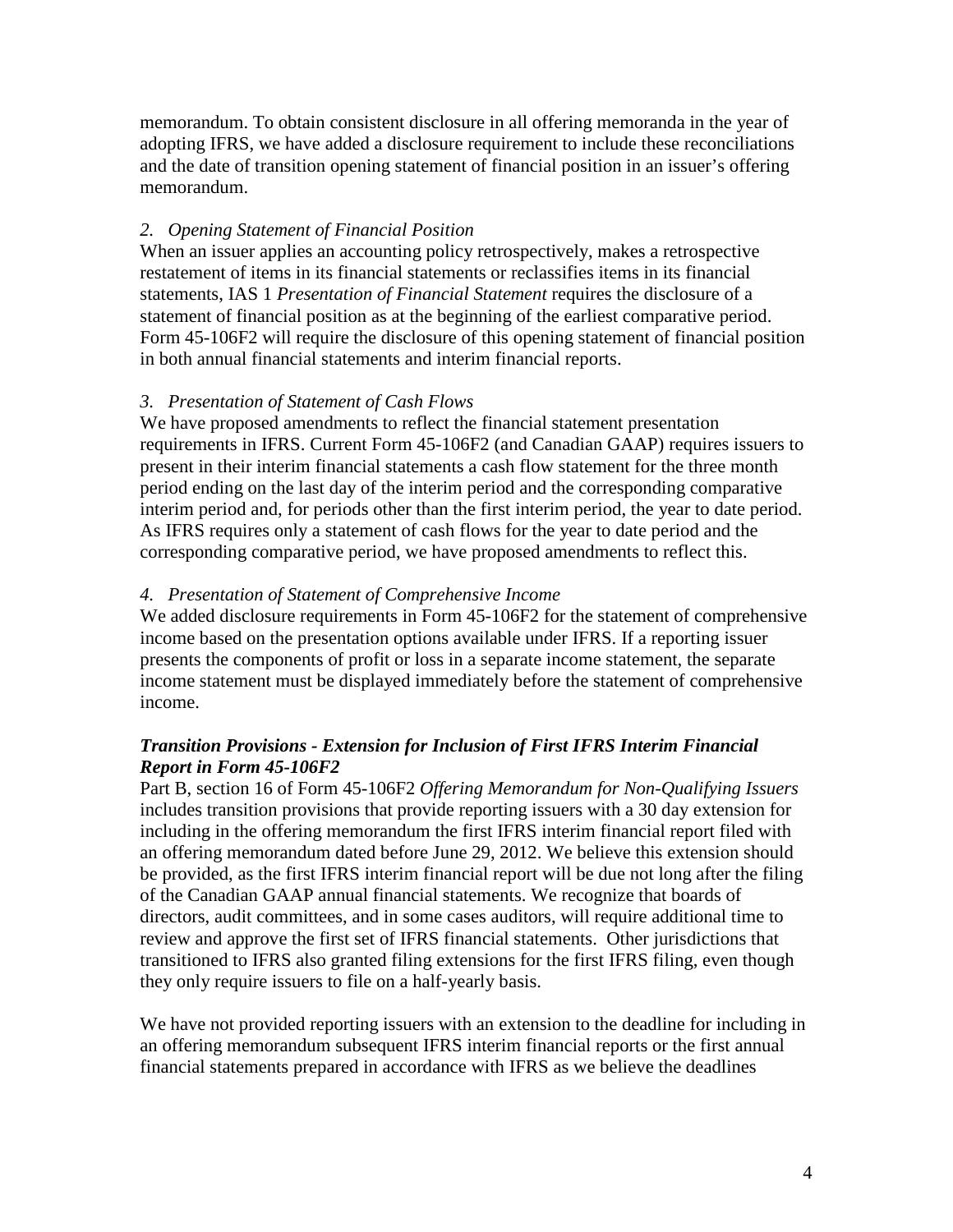applicable to these financial statements are reasonable and appropriate after the initial changeover to IFRS.

The CSA regulators will generally not grant exemptive relief to an issuer to extend a deadline for including financial information in an offering memorandum. While we recognize that some issuers filing their offering memoranda may face difficulties in complying with the financial statement disclosure requirements as a result of the changeover to IFRS, we do not believe it is appropriate to grant exemptive relief to an issuer to allow it to proceed with an offering memorandum that does not include current financial information.

## *Amendments from NI 52-107*

Proposed changes to other CSA rules, including NI 52-107 and NI 14-101, were published for comment on September 25, 2009.

In addition, NI 52-107 proposes, except in Ontario, that acquisition statements in respect of probable and completed acquisitions be permitted to be prepared in accordance with Canadian GAAP applicable to private enterprises in certain circumstances. Changes are being made to Part 8 of NI 51-102 and 51-102CP to address this proposal. As a result, this option would be available to an offering memorandum filer in respect of financial statements included in the issuer's offering memorandum for probable and completed acquisitions. These proposed changes will apply to offering memoranda which include acquisition statements for any period relating to a financial year that begins on or after January 1, 2011.

Even though the proposed amendments replace existing Canadian GAAP terms and phrases with IFRS terms and phrases, the proposed amendments include references to "Canadian GAAP". This is because NI 14-101 will continue to define "Canadian GAAP" to mean generally accepted accounting principles determined with reference to the CICA Handbook. Once the AcSB incorporates IFRS into the Handbook, the Handbook will contain two versions of Canadian GAAP for publicly accountable enterprises:

- IFRS for financial years beginning on or after January 1, 2011 (the mandatory effective date) (proposed Part 1 of the Handbook), and
- the standards constituting Canadian GAAP before the mandatory effective date (proposed Part IV of the Handbook).

Certain offering memorandum filings require the presentation of both annual and interim financial information. During the IFRS transition period, we recognize that offering memoranda may contain financial information in respect of an issuer prepared using both existing Canadian GAAP and IFRS. For example, an offering memorandum filed in 2011 may include annual financial statements prepared in accordance with Canadian GAAP and an interim financial report that complies with IFRS.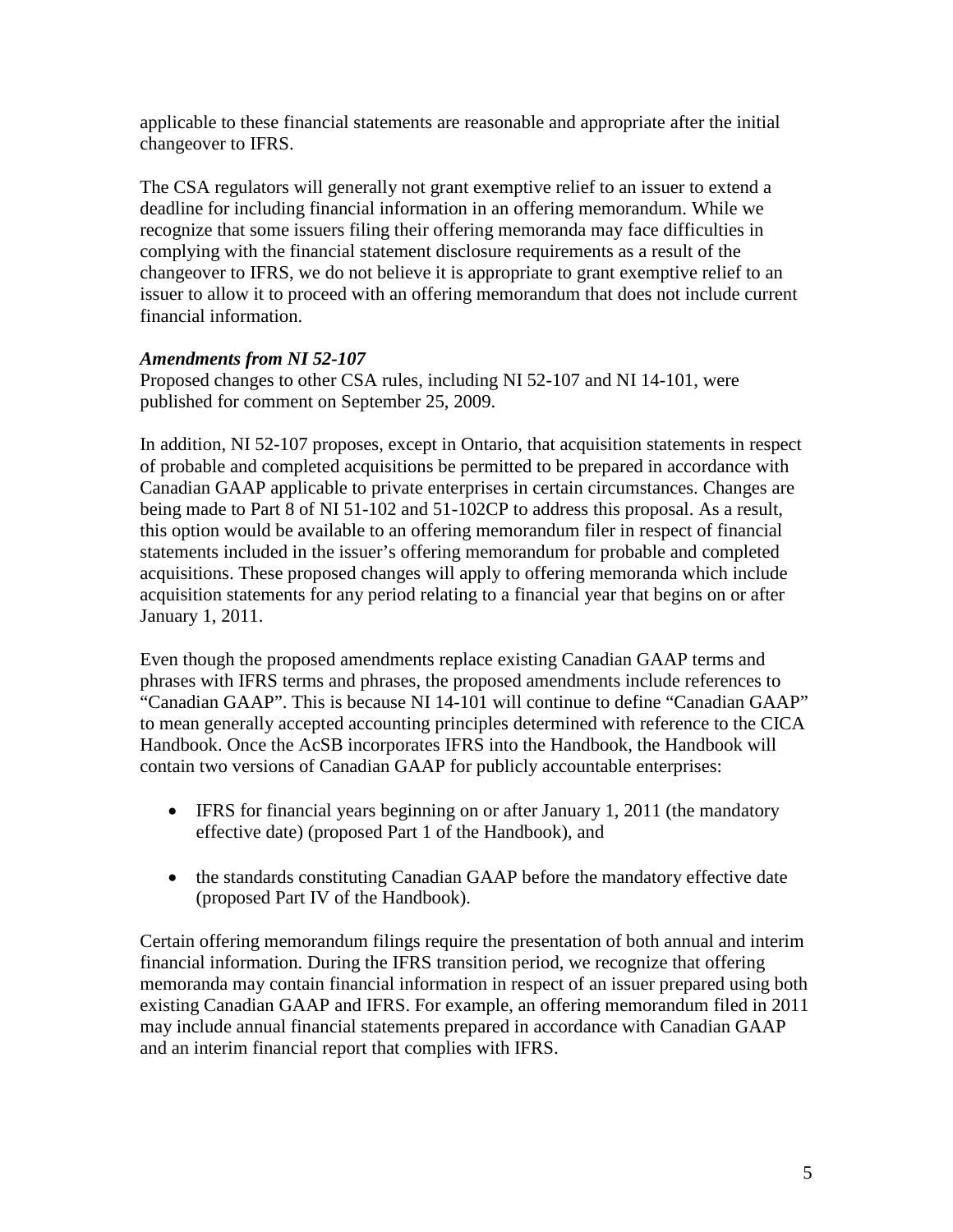#### *Additional Amendments*

The CSA's mandate in bringing forth the proposed amendments is to revise NI 45-106, the OM Forms and 45-106CP to accommodate the adoption of IFRS. Where appropriate, we have also proposed certain grammatical changes to NI 45-106.

## **Transition**

After the IFRS changeover date on January 1, 2011, non calendar year-end issuers will continue to prepare financial statements in accordance with existing Canadian GAAP until the start of their new financial year. To accommodate for this, we are proposing to include transition provisions that provide that the proposed amendments only apply to an offering memorandum of an issuer which includes or incorporates by reference financial statements of the issuer in respect of periods relating to financial years beginning on or after January 1, 2011. Thus, during the transition period,

- issuers only including or incorporating by reference financial statements in an offering memorandum that are prepared in accordance with existing Canadian GAAP will be required to comply with the versions of NI 45-106 and the OM Forms that contain existing Canadian GAAP terms and phrases.
- issuers including or incorporating by reference financial statements in an offering memorandum that comply with IFRS will be required to comply with the versions of NI 45-106 and the OM Forms that contain IFRS terms and phrases.

After the transition period all issuers will be required to comply with the versions NI 45- 106 and the OM Forms that contain IFRS terms and phrases.

To further assist issuers and their advisors and to increase transparency, during the transition period certain jurisdictions will post two different unofficial consolidations of NI 45-106, the OM Forms and 45-106CP on their websites:

- The existing versions of NI 45-106, the OM Forms and 45-106CP that contain existing Canadian GAAP terms and phrases, which apply to an offering memorandum of an issuer which includes or incorporates by reference financial statements of the issuer in respect of periods relating to financial years beginning before January 1, 2011.
- The new versions of NI 45-106, the OM Forms and 45-106CP that contain IFRS terms and phrases, which apply to an offering memorandum of an issuer which includes or incorporates by reference financial statements of the issuer in respect of periods relating to financial years beginning on or after January 1, 2011.

#### **Alternatives Considered**

Instead of proposing these amendments, we considered leaving the existing Canadian GAAP terms and references in NI 45-106 and issuing a notice to the effect that, if an issuer is required or permitted under NI 52-107 to include financial statements that comply with IFRS, then the issuer may interpret any reference in the rules to a term or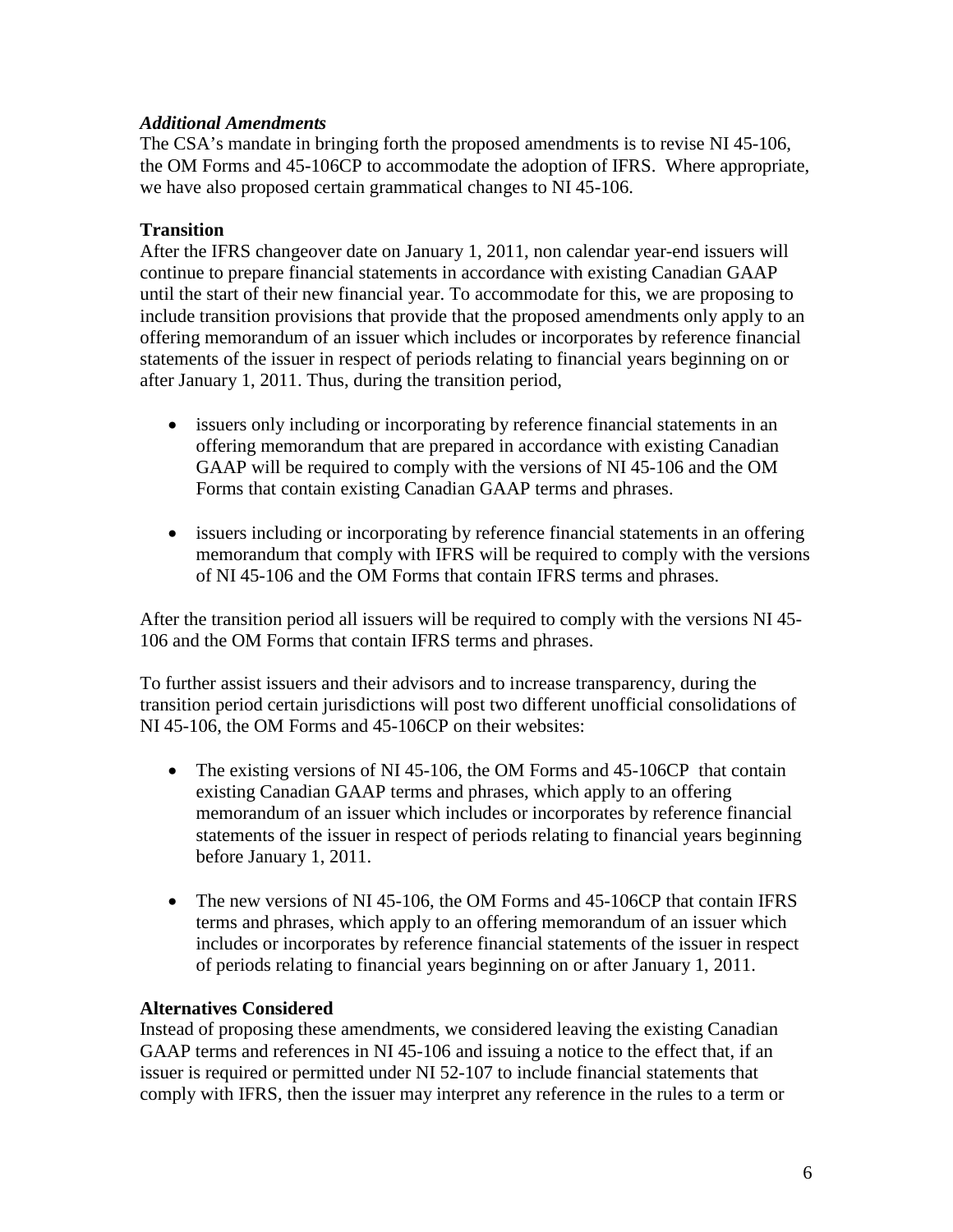provision defined, or referred to, in existing Canadian GAAP as a reference to the corresponding term or provision in IFRS.

We decided not to proceed with this option for several reasons. Leaving the existing Canadian GAAP terms and phrases in the rules raises the potential for significant confusion as these terms will become less well known as time passes. In addition, the use of different terminology in securities legislation and accounting rules detracts from the goal of moving to a global accounting language.

#### **Impact on Investors**

The proposed amendments will benefit investors in several respects:

- By replacing existing Canadian GAAP terms and phrases with IFRS terms and phrases, we expect that a more consistent interpretation will be given to the prospectus and registration exemptions rule than would be the case if the proposed amendments were not implemented. More consistent disclosure practices should increase transparency to the market and thereby benefit investors.
- IFRS 1 requires issuers to prepare an opening IFRS statement of financial position at the date of transition to IFRS along with various reconciliations relating to the date of transition. As we believe investors need this information to understand how the transition from previous GAAP to IFRS affected the issuer's reported financial position, financial performance and cash flows, we will require that this disclosure be included by all reporting issuers in their first IFRS interim financial report and first IFRS financial statements and all non-reporting issuers in their first, second and third IFRS interim financial reports and first IFRS financial statements**.**
- In certain instances, where an issuer applies an accounting policy retrospectively, makes a retrospective restatement of items in its financial statements or reclassifies items in its financial statements, IFRS requires the presentation of an opening statement of financial position. As we believe investors need this information to understand how the change affected the issuer's reported financial position, financial performance and cash flows, the OM Forms will require the presentation of this opening statement of financial position in both annual financial statements and interim financial reports.
- As a consequence of providing a 30 day extension to the disclosure deadline for the first IFRS interim financial report in respect of an interim period beginning on or after January 1, 2011, the financial disclosure in an offering memorandum filed during such period may be less current. However, we expect that by providing issuers with the additional time to review and approve their first IFRS financial report the quality of this disclosure will improve.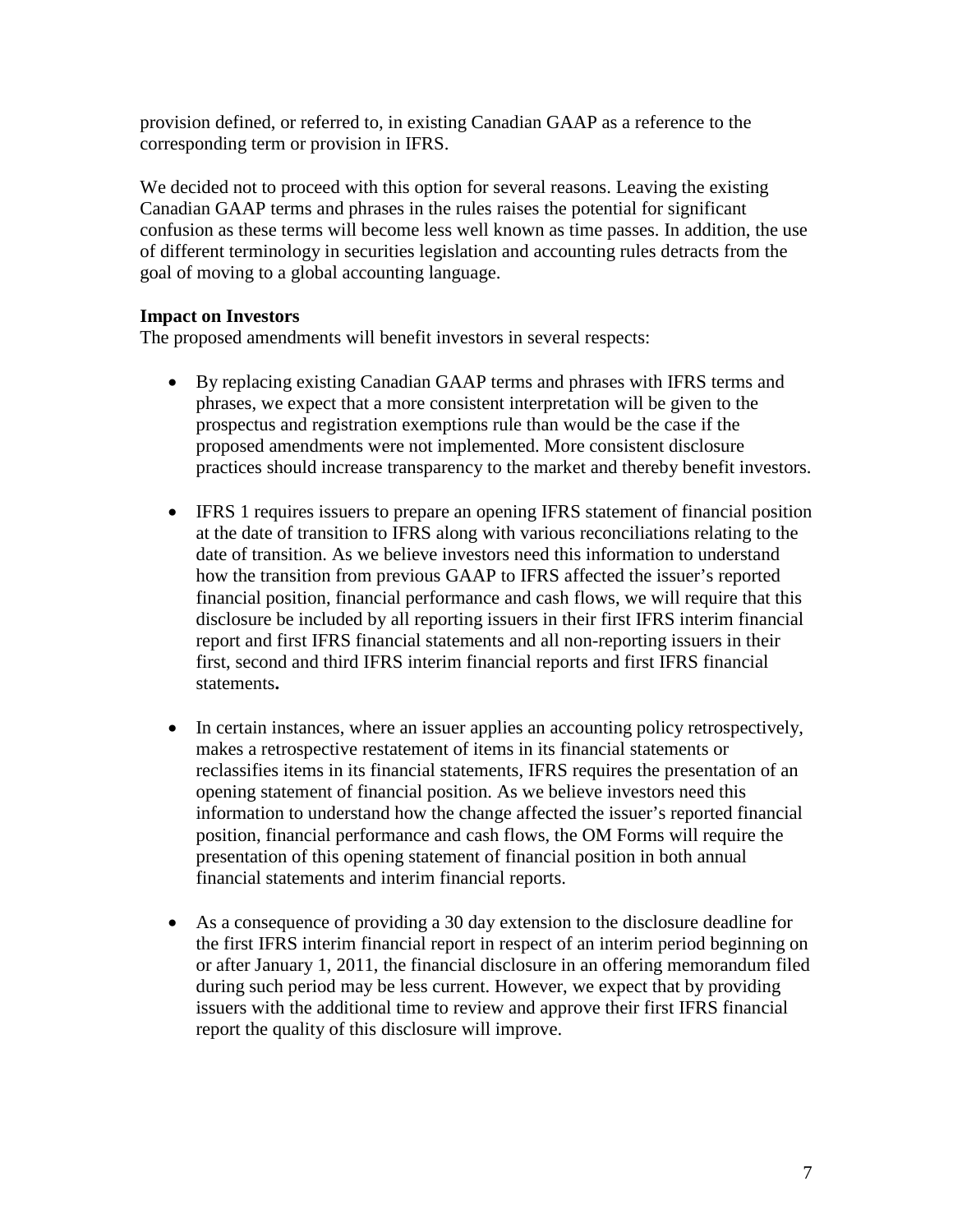#### **Anticipated Costs and Benefits**

A description of the anticipated costs and benefits of adopting IFRS as the basis for financial reporting in Canada is included in the notice accompanying the proposed changes to NI 52-107 (the NI 52-107 notice).

NI 45-106, the OM Forms and 45-106CP refer to and rely on references to Canadian GAAP. For financial years beginning on or after January 1, 2011, Canadian GAAP for publicly accountable enterprises will be IFRS incorporated into the CICA Handbook. As a result, the proposed amendments are necessary to adapt our rules to the new IFRS environment.

Although there are costs contemplated under the NI 52-107 notice relating to the transition to IFRS, the preparation of all offering memoranda filings using the same terminology as used in the financial statements provides more meaningful information to investors. Issuers and their advisors will benefit by having exemptions rules that refer to current accounting terms.

#### **Unpublished materials**

In proposing the proposed amendments, we have not relied on any significant unpublished study, report, or other written materials.

#### **Local Notices and Amendments**

Certain jurisdictions will publish other information required by local securities legislation in Appendix D to this notice.

#### **Publications in Quebec and New Brunswick**

The Autorité des marchés financiers and the New Brunswick Securities Commission are publishing for comment today a staff notice that sets out the substantive proposed changes reflected in the proposed amendments published in the other CSA jurisdictions. Because of the legal obligation to publish amending instruments simultaneously in French and English in Québec and New Brunswick, and because the French IFRS terminology is still in a state of flux, publication for comment of proposed amendments in these provinces is presently not feasible. It is expected that the Autorité des marchés financiers and the New Brunswick Securities Commission will publish for comment corresponding proposed amendments, in French and in English, during the first quarter of 2010. However, market participants in Québec and New Brunswick are encouraged to comment on the substantive proposed changes presented in the staff notices and on the amendments published by the other CSA jurisdictions.

#### **Comments**

We request your comments on the proposed amendments outlined above. Please provide your comments in writing by January 18, 2010. If you are not sending your comments by email, an electronic file containing the submissions should also be provided (Windows format, Word).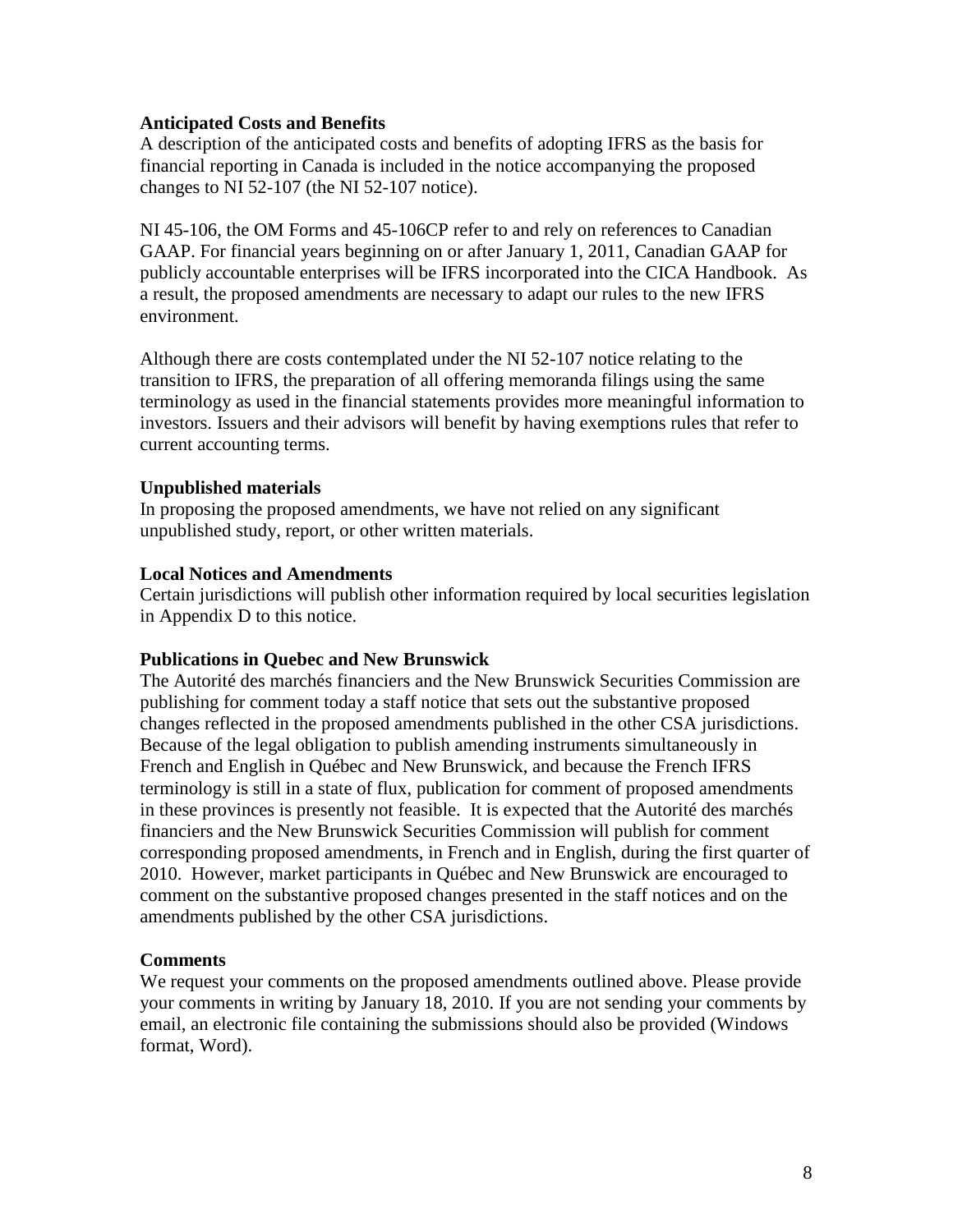Address your submission to the following Canadian securities regulatory authorities:

British Columbia Securities Commission Alberta Securities Commission Saskatchewan Financial Services Commission Manitoba Securities Commission Ontario Securities Commission Superintendent of Securities, Prince Edward Island Nova Scotia Securities Commission Securities Commission of Newfoundland and Labrador Superintendent of Securities, Yukon Territory Superintendent of Securities, Northwest Territories Superintendent of Securities, Nunavut

Deliver your comments **only** to the address that follows. Your comments will be distributed to the other participating CSA member jurisdictions.

Gordon Smith Senior Legal Counsel, Corporate Finance British Columbia Securities Commission P.O. Box 10142, Pacific Centre 701 West Georgia Street Vancouver, BC, V7Y 1L2 Fax: (604) 899-6814 Email: gsmith@bcsc.bc.ca

Please note that comments received will be made publicly available and posted at [www.osc.gov.on.ca](http://www.osc.gov.on.ca/) and the websites of certain other securities regulatory authorities. We cannot keep submissions confidential because securities legislation in certain provinces requires that a summary of the written comments received during the comment period be published.

#### **Questions**

Please refer your questions to any of:

Gordon Smith Senior Legal Counsel, Corporate Finance British Columbia Securities Commission (604) 899-6656 Toll free: 800 373-6393 (toll free across Canada) [gsmith@bcsc.bc.ca](mailto:gsmith@bcsc.bc.ca)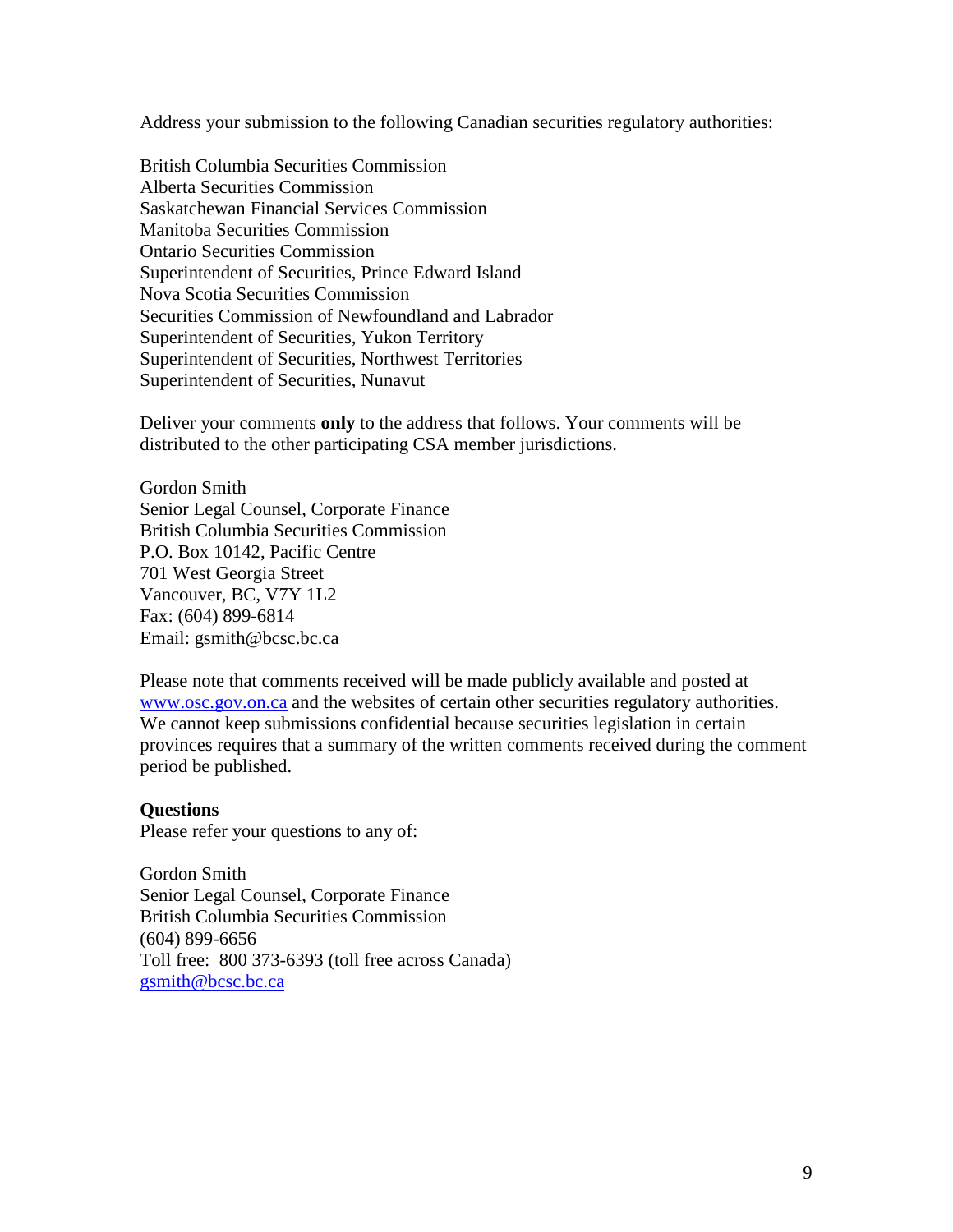Anita Cyr Senior Securities Analyst, Corporate Finance British Columbia Securities Commission (604) 899-6579 Toll free: 800 373-6393 (toll free across Canada) [acyr@bcsc.bc.ca](mailto:acyr@bcsc.bc.ca)

Taryn Montgomery Legal Counsel Alberta Securities Commission (403) 297-4968 [Taryn.Montgomery@asc.ca](mailto:Taryn.Montgomery@asc.ca)

Tracy Clark Legal Counsel Alberta Securities Commission (403) 355-4424 [Tracy.Clark@asc.ca](mailto:Tracy.Clark@asc.ca)

Dean Murrison Deputy Director, Legal/Registration Securities Division Saskatchewan Financial Services Commission (306) 787-5879 [Dean.Murrison@gov.sk.ca](mailto:Dean.Murrison@gov.sk.ca)

Chris Besko Legal Counsel - Deputy Director The Manitoba Securities Commission (204) 945-2561 [cbesko@gov.mb.ca](mailto:cbesko@gov.mb.ca)

Jo-Anne Matear Assistant Manager, Corporate Finance Branch Ontario Securities Commission (416) 593-2323 [jmatear@osc.gov.on.ca](mailto:jmatear@osc.gov.on.ca)

Jason Koskela Legal Counsel, Corporate Finance Ontario Securities Commission (416) 595-8922 [jkoskela@osc.gov.on.ca](mailto:jkoskela@osc.gov.on.ca)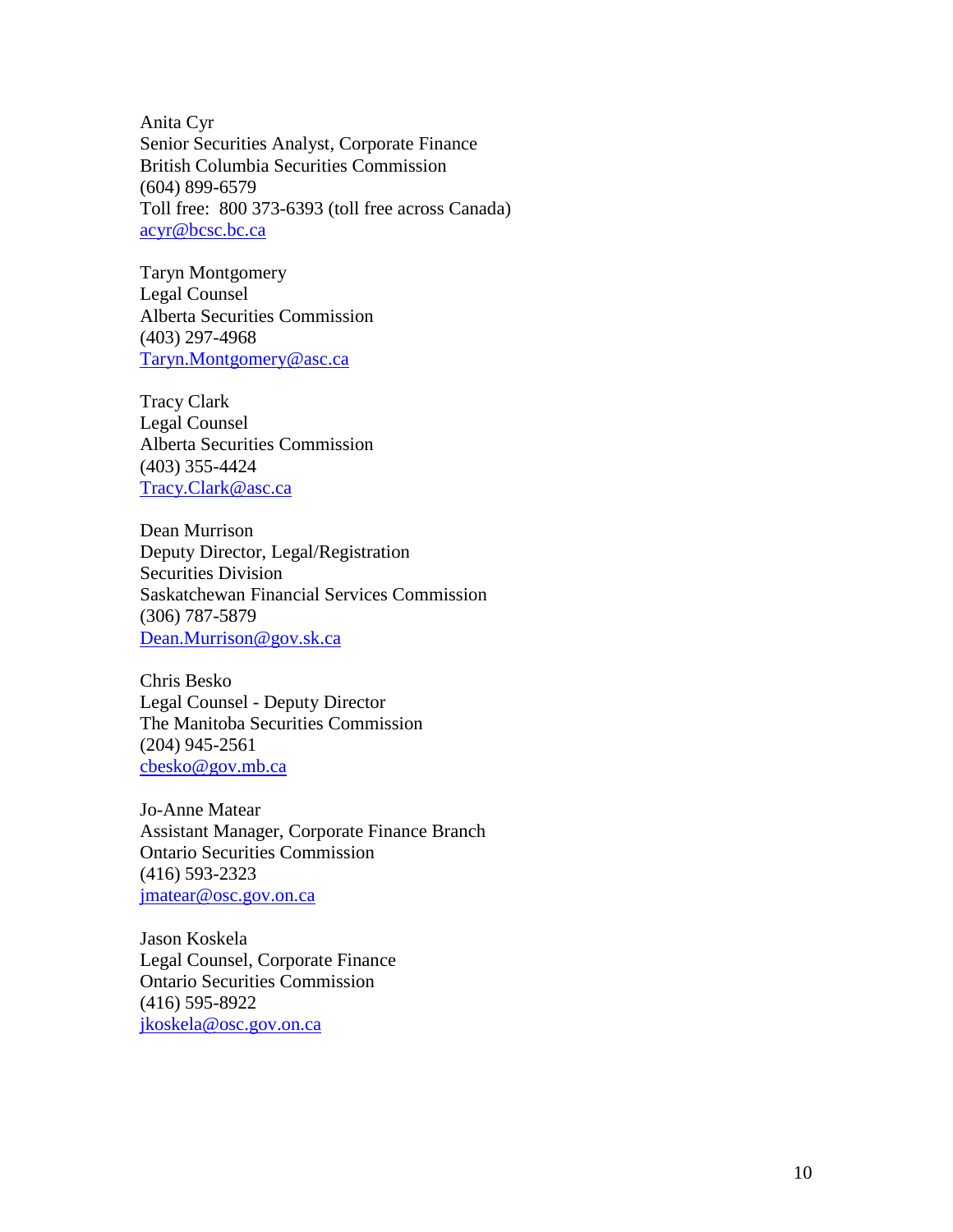Shirley Lee Director, Policy and Market Regulation Nova Scotia Securities Commission (902) 424-5441 [leesp@gov.ns.ca](mailto:leesp@gov.ns.ca)

Steve Dowling Superintendent of Securities Prince Edward Island (902) 368-4552 [sddowling@gov.pe.ca](mailto:sddowling@gov.pe.ca)

Don Boyles Program & Policy Development Securities Commission of Newfoundland and Labrador Government of Newfoundland & Labrador (709) 729-4501 [dboyles@gov.nl.ca](mailto:dboyles@gov.nl.ca)

Louis Arki, Director, Legal Registries Department of Justice, Government of Nunavut (867) 975-6587 [larki@gov.nu.ca](mailto:larki@gov.nu.ca)

Donn MacDougall Deputy Superintendent, Legal & Enforcement Office of the Superintendent of Securities Government of the Northwest Territories PO Box 1320 Yellowknife, NT X1A 2L9 Tel: (867) 920-8984 Fax: (867) 873-0243 E-mail: [donald\\_macdougall@gov.nt.ca](mailto:donald_macdougall@gov.nt.ca)

Frederik J. Pretorius Manager Corporate Affairs (C-6) Dept of Community Services Government of Yukon (867) 667-5225 [Fred.Pretorius@gov.yk.ca](mailto:Fred.Pretorius@gov.yk.ca)

October 16, 2009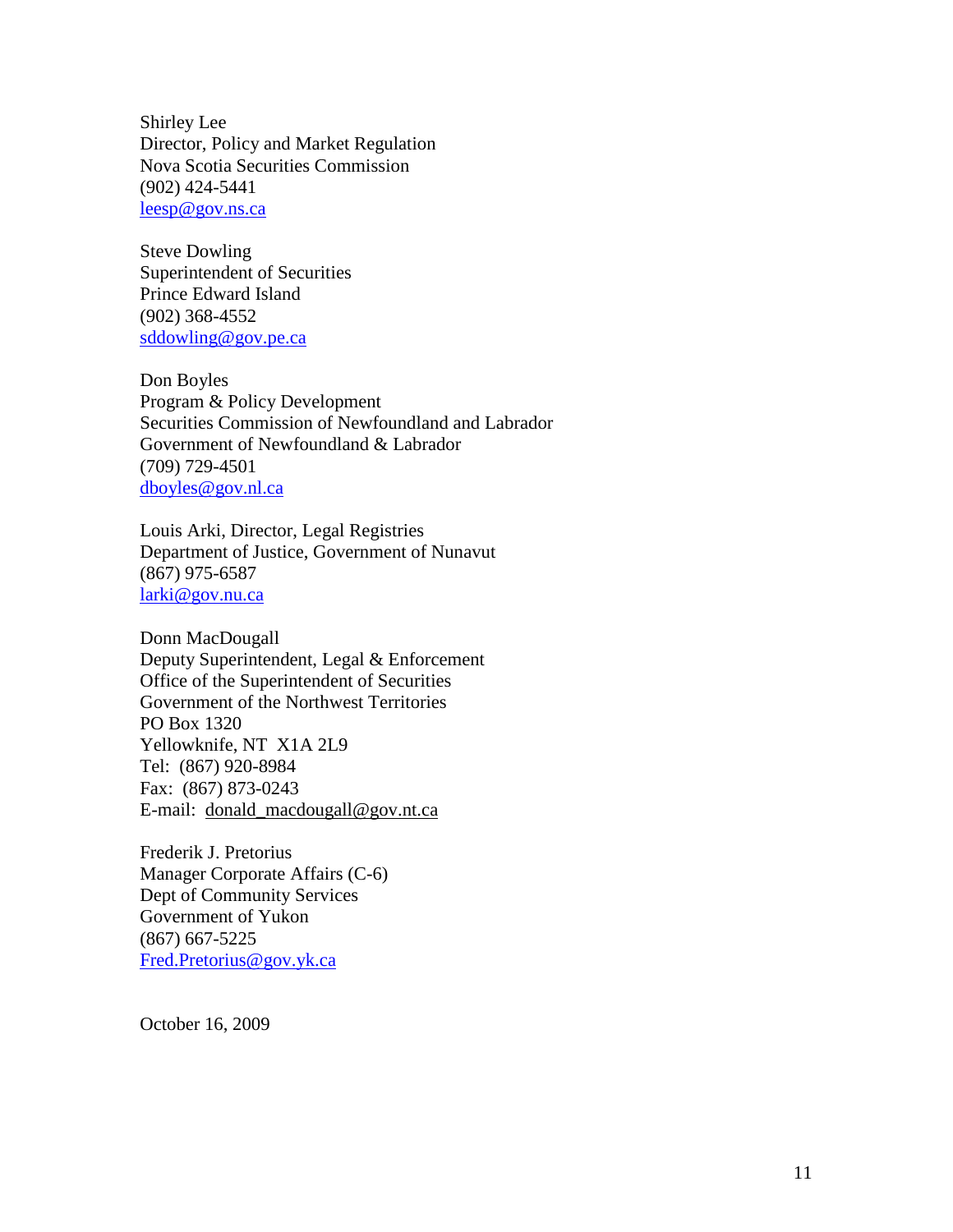## **Appendix A**

#### **Summary of Changes to Accounting Terms and Phrases and Other Changes for National Instrument 45-106** *Prospectus and Registration Exemptions* **and Companion Policy**

## **A. TERMINOLOGY CHANGES**

#### **Accounting Terms or Phrases**

We replaced the following terms and phrases used in the prospectus and registration exemption rule with comparable IFRS terms or phrases.

| <b>Original Term or Phrase</b> | <b>IFRS Term or Phrase</b>        |
|--------------------------------|-----------------------------------|
| balance sheet                  | statement of financial position   |
| cash flow statement            | statement of cash flows           |
| date of acquisition            | acquisition date                  |
| earnings                       | profit or loss (as appropriate)   |
| income statement               | statement of comprehensive income |
| interim financial statements   | interim financial report          |
| sales/operating revenues       | revenue (as appropriate)          |
| statement of retained earnings | statement of changes in equity    |

#### **Amendments to Definitions**

| <b>Defined Term</b>   | <b>Amendment to Definition</b>                                           |
|-----------------------|--------------------------------------------------------------------------|
| date of transition to | As a definition of "date of transition to IFRS" was added to NI 51-      |
| <b>IFRS</b>           | 102, a reference to the definition was added to Form 45-106F2.           |
| financial statements  | We added a definition of "financial statements" to NI 45-106 to          |
|                       | clarify that financial statements includes interim financial reports.    |
| first IFRS financial  | As a definition of "first IFRS financial statements" was added to        |
| statements            | NI 51-102, a reference to the definition was added to Form 45-<br>106F2. |
| forward-looking       | As a definition of "forward-looking information" was added to NI         |
| information           | 51-102, a reference to the definition was added to Form 45-106F2.        |
| operating income      | As a definition of "operating income" was added to NI 51-102, a          |
|                       | reference to the definition was added to Form 45-106F2.                  |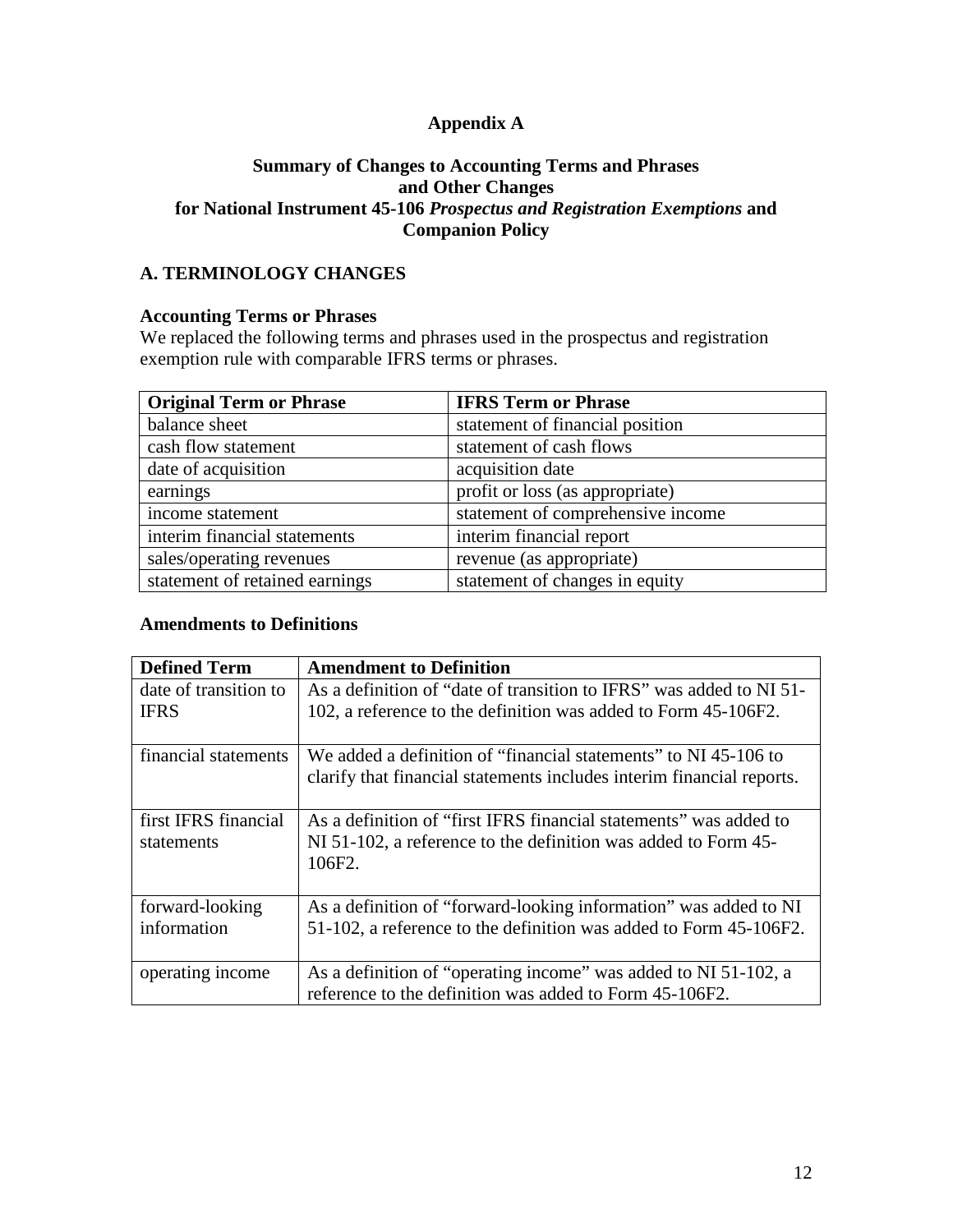# **Other Changes to Accounting Terms or Phrases**

| <b>Term</b>                                                                                   | <b>Explanation of Change</b>                                                                                                                                                                                                                                                                                     |
|-----------------------------------------------------------------------------------------------|------------------------------------------------------------------------------------------------------------------------------------------------------------------------------------------------------------------------------------------------------------------------------------------------------------------|
| business acquisitions                                                                         | Section C.2(b) in Form 45-106F2 was revised to refer to NI<br>51-102 for changes to how the investment test is performed as<br>a result of the transition to IFRS.                                                                                                                                               |
| debt                                                                                          | We clarified that the reference to "debt" in Form 45-106F2<br>should have the legal meaning by revising the term to "debt"<br>securities".                                                                                                                                                                       |
| financial information<br>related to an investment<br>accounted for using the<br>equity method | We revised the language describing the disclosure<br>requirements for summarized financial information for an<br>investment that will be accounted for using the equity method<br>to be consistent with IFRS terminology. Refer to Form 45-<br>106F2, sections B.1 and D.3                                       |
| comparative financial<br>information exemption                                                | Language was added to Form 45-106F2 to clarify that an<br>issuer cannot rely on the exemption from comparative<br>financial information if the issuer previously prepared<br>financial statements in accordance with a prior GAAP. Refer<br>to section B.8 Financial Statements - General in Form 45-<br>106F2.  |
| net income                                                                                    | As the offering memorandum purchaser could be an<br>individual or a company, the term "profit" was added to<br>section 3.8 of 45-106CP to be consistent with IFRS<br>terminology.                                                                                                                                |
| Section 1701 of the<br><b>CICA Handbook</b>                                                   | We removed subsection 4(c) of Part D because this condition<br>is not necessary in order for the alternative oil and gas<br>disclosure to be appropriate business acquisition disclosure.<br>As a result, there is no longer a reference in subsection $4(c)$ of<br>Part D to section 1701 of the CICA Handbook. |

## **B. TRANSITION CHANGES**

| <b>Item</b>            | <b>Explanation of Change</b>                              | <b>Reference</b>         |
|------------------------|-----------------------------------------------------------|--------------------------|
| IAS 1 opening          | In certain instances, where an issuer applies an          | Form 45-106F2,           |
| statement of financial | accounting policy retrospectively, makes a                | Part B, paragraph        |
| position               | retrospective restatement of items in its financial       | $4(c)$ Annual            |
|                        | statements or reclassifies items in its financial         | Financial                |
|                        | statements, IAS 1 Presentation of Financial               | <b>Statements</b>        |
|                        | <i>Statements</i> requires the presentation of an opening |                          |
|                        | statement of financial position. Form 45-106F2 will       | Form 45-106F2,           |
|                        | require the disclosure of this opening statement of       | Part B, paragraph        |
|                        | financial position in both annual financial statements    | $5(d)$ Interim           |
|                        | and interim financial reports.                            | <b>Financial Reports</b> |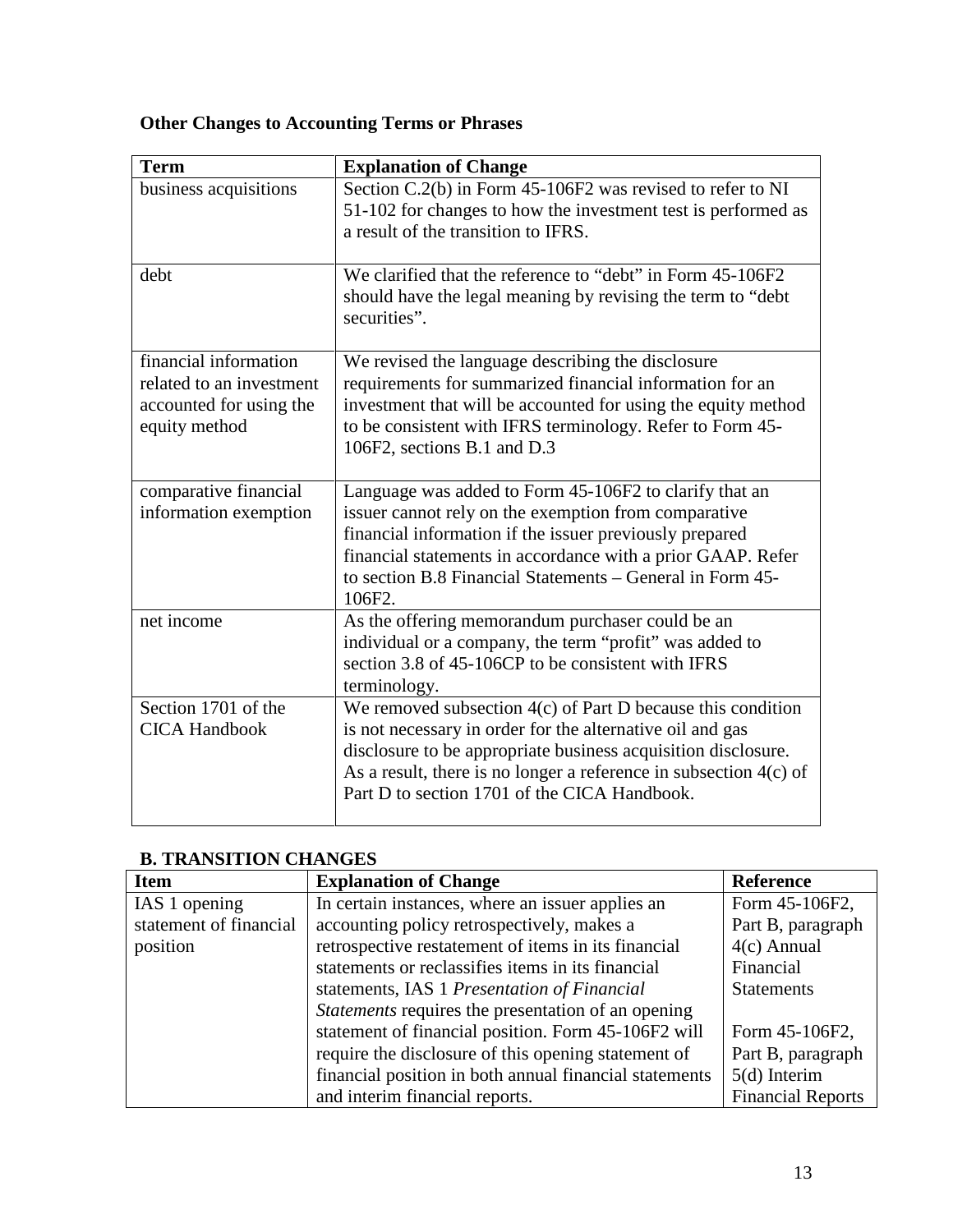| <b>Item</b>                   | <b>Explanation of Change</b>                                                 | <b>Reference</b>         |
|-------------------------------|------------------------------------------------------------------------------|--------------------------|
| <b>IFRS</b> 1 opening         | IFRS 1 requires the preparation of an opening                                | Form 45-106F2,           |
| statement of financial        | statement of financial position at the date of transition                    | Part B, paragraph        |
| position                      | to IFRS. We are requiring the IFRS 1 opening                                 | 4(d) Annual              |
|                               | statement of financial position to be presented in an                        | Financial                |
|                               | issuer's first IFRS interim financial report and first                       | <b>Statements</b>        |
|                               | IFRS annual financial statements. This opening                               |                          |
|                               | statement of financial position is the starting point for                    | Form 45-106F2,           |
|                               | an issuer's accounting under IFRS and provides                               | Part B, paragraph        |
|                               | meaningful information to investors.                                         | $5(e)$ Interim           |
|                               |                                                                              | <b>Financial Reports</b> |
| <b>IFRS</b> 1 reconciliations | IFRS 1 requires interim and annual reconciliations to                        | Form 45-106F2,           |
|                               | be included in an issuer's first IFRS interim financial                      | Part B, paragraph        |
|                               | report and first IFRS annual financial statements. IFRS $5(f)$               |                          |
|                               | 1 only requires interim reconciliations for subsequent                       |                          |
|                               | quarters in the first year of IFRS adoption. The annual                      |                          |
|                               | IFRS reconciliations are key to describing the impact                        |                          |
|                               | of the IFRS transition to investors.                                         |                          |
|                               | Since an issuer may file an offering memorandum at a                         |                          |
|                               | time when the second or third quarter interim financial                      |                          |
|                               | report is required to be included in the offering                            |                          |
|                               | memorandum, and the first quarter interim financial                          |                          |
|                               | report is no longer required to be included in the                           |                          |
|                               | offering memorandum, we have added a disclosure                              |                          |
|                               | requirement to include these reconciliations and the                         |                          |
|                               | IFRS 1 opening statement of financial position in an                         |                          |
|                               | issuer's offering memorandum.                                                |                          |
| presentation of               | Currently, Form 45-106F2 and existing Canadian                               | Form 45-106F2,           |
|                               | statement of cash flows GAAP require issuers to present an interim cash flow | Part B, paragraph        |
|                               | statement for the current interim period and the year-                       | $5(a)$ Interim           |
|                               | to-date interim period (e.g., 3 months ending June 30                        | <b>Financial Reports</b> |
|                               | and 6 months ending June 30).                                                |                          |
|                               |                                                                              | Form 45-106F2,           |
|                               | IFRS only requires the presentation of a statement of                        | Part C, paragraph        |
|                               | cash flows for the year-to-date interim period (e.g., 6)                     | $4(b)(ii)$ Interim       |
|                               | months ending June 30).                                                      | <b>Financial Reports</b> |
|                               | We have revised Form 45-106F2 to eliminate the                               |                          |
|                               | requirement to include in an offering memorandum, a                          |                          |
|                               | statement of cash flows for the most recent interim                          |                          |
|                               | period (i.e., 3 months ending June 30) because it is not                     |                          |
|                               | required in IFRS.                                                            |                          |
|                               |                                                                              |                          |